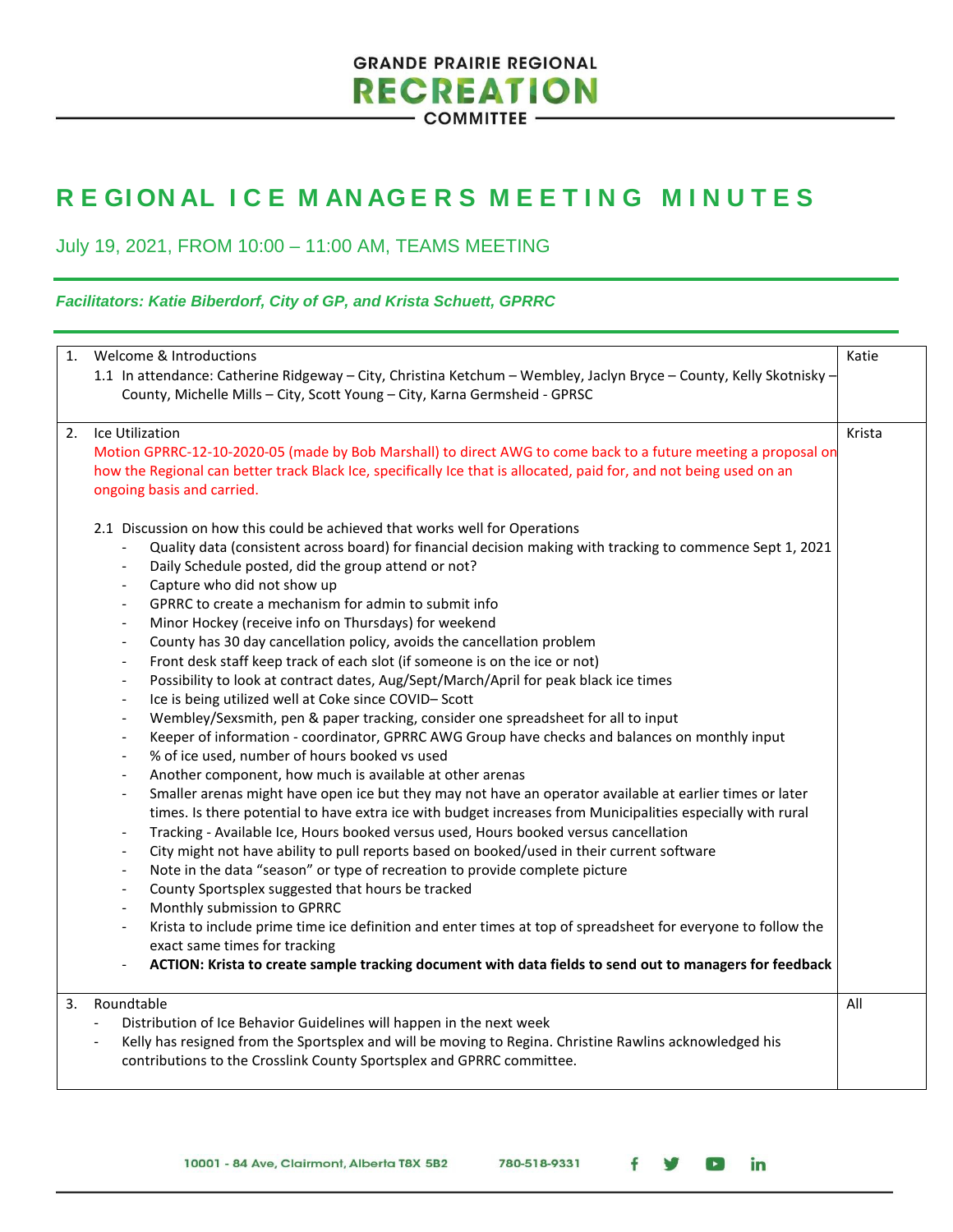### **GRANDE PRAIRIE REGIONAL RECREATION COMMITTEE**

## **REGIONAL ICE MANAGERS MEETING**

### November 24, 2021, FROM 11AM – 12PM, TEAMS MEETING

#### *Facilitators: Jessica Picard, Krista Schutt, Karna Germsheid, Katie Biberdorf*

*Invitees: Stephanie Cajolais (City of Grande Prairie), Christina Ketchum (Town of Wembley), Deena Loewen (Ridgevally Arena), Barry Evaskevich (Hythe Arena), Jaclyn Bryce (Crosslink County Sportsplex) , Karna Germsheid (GPRSC), Kylee Haining (Crosslink County Sportsplex), Michelle Mills (Dave Barr and Bonnetts Arena), Rae-Lynne Cook (Town of Beaverlodge) , Scott Young (Coca Cola Center), Thomas Craven (Grande Cache Arena), Katie Biberdorf (City of Grande Prairie), Krista Schuett (County of Grande Prairie), Lance Hochstetler (Beaverlodge Arena), Clint Froehlick (Sexsmith Arena)*

*Regrets: Catherine Ridgeway (City of Grande Prairie), Grovedale Ag. Society, La Glace Recreation Centre, Lane Flaten, Wembley Ag. Society, Ammiel Chugg.* 

| 1 <sub>1</sub>                                                                                                             | Welcome & Introduction's.<br>1.1 Introductions from all attendees.                                                                                                                                                                                                                                                                                                                                                                                           | All                |
|----------------------------------------------------------------------------------------------------------------------------|--------------------------------------------------------------------------------------------------------------------------------------------------------------------------------------------------------------------------------------------------------------------------------------------------------------------------------------------------------------------------------------------------------------------------------------------------------------|--------------------|
| 2.                                                                                                                         | Ice Utilization and Tracking form - Attached<br>Motion GPRRC-12-10-2020-05 (made by Bob Marshall) to direct AWG to come back to a future meeting with a<br>proposal on how the Region can better track Black Ice, specifically Ice that is allocated, paid for, and not being used<br>on an ongoing basis and carried.                                                                                                                                       | All                |
|                                                                                                                            | 2.1 Group feedback and discussion on the use of Ice Utilization form<br>Discussion regarding the tracking of black ice in the region. Sexsmith, Hythe, County of Grande Prairie, City of<br>$\bullet$<br>Grande Prairie, Ridgevalley, and Beaverlodge all reporting very little or no Black Ice.<br>MD of Greenview Grande Cache Arena does not have ice in yet, due to ammonia issue, hopefully will start<br>$\bullet$<br>putting ice in by Nov. 29, 2021. |                    |
|                                                                                                                            | City of Grande Prairie will send any black ice hours from Bonnetts and Dave Barr arena. Coke center had 4<br>$\bullet$<br>hours of black ice.<br>Crosslink County Sportsplex reported 6 hours of Black Ice from Oct. 25 - Nov. 6, 2021.<br>$\bullet$<br>Members of the Administrative Working Group clarified the term "Black Ice" for new attendees. Provided the<br>$\bullet$                                                                              |                    |
|                                                                                                                            | history and the importance of reporting black ice for not only the occasional "no shows", but also reporting ice<br>time that is allocated for several bookings and then consistently not being utilized.<br>Not many issues regarding the Ice Utilization and Tracking form, but group agreed a monthly reminder would<br>be beneficial.                                                                                                                    |                    |
| ACTION: Jessica to send out reminder to complete Ice Utilization and Tracking form on the 10 <sup>th</sup> of every month. |                                                                                                                                                                                                                                                                                                                                                                                                                                                              |                    |
| 3 <sub>1</sub>                                                                                                             | Ice Allocations Framework - Attached<br>3.1 Status of framework in each municipality                                                                                                                                                                                                                                                                                                                                                                         | Jessica and<br>All |
|                                                                                                                            | As of the last GPRRC Meeting on Sept. 16, 2021.<br>City, County, Beaverlodge and Sexsmith Councils have either approved or in stages of approval.<br>$\bullet$<br>MD: Not yet presented to Council. Will internally discuss whether it is an administrative decision or if it must<br>$\bullet$<br>go to Elected Officials.<br>Wembley: Brought to Council, Agricultural board will review and bring to committee.                                           |                    |

www.gprrc.ca

in. w  $\rightarrow$ 

f